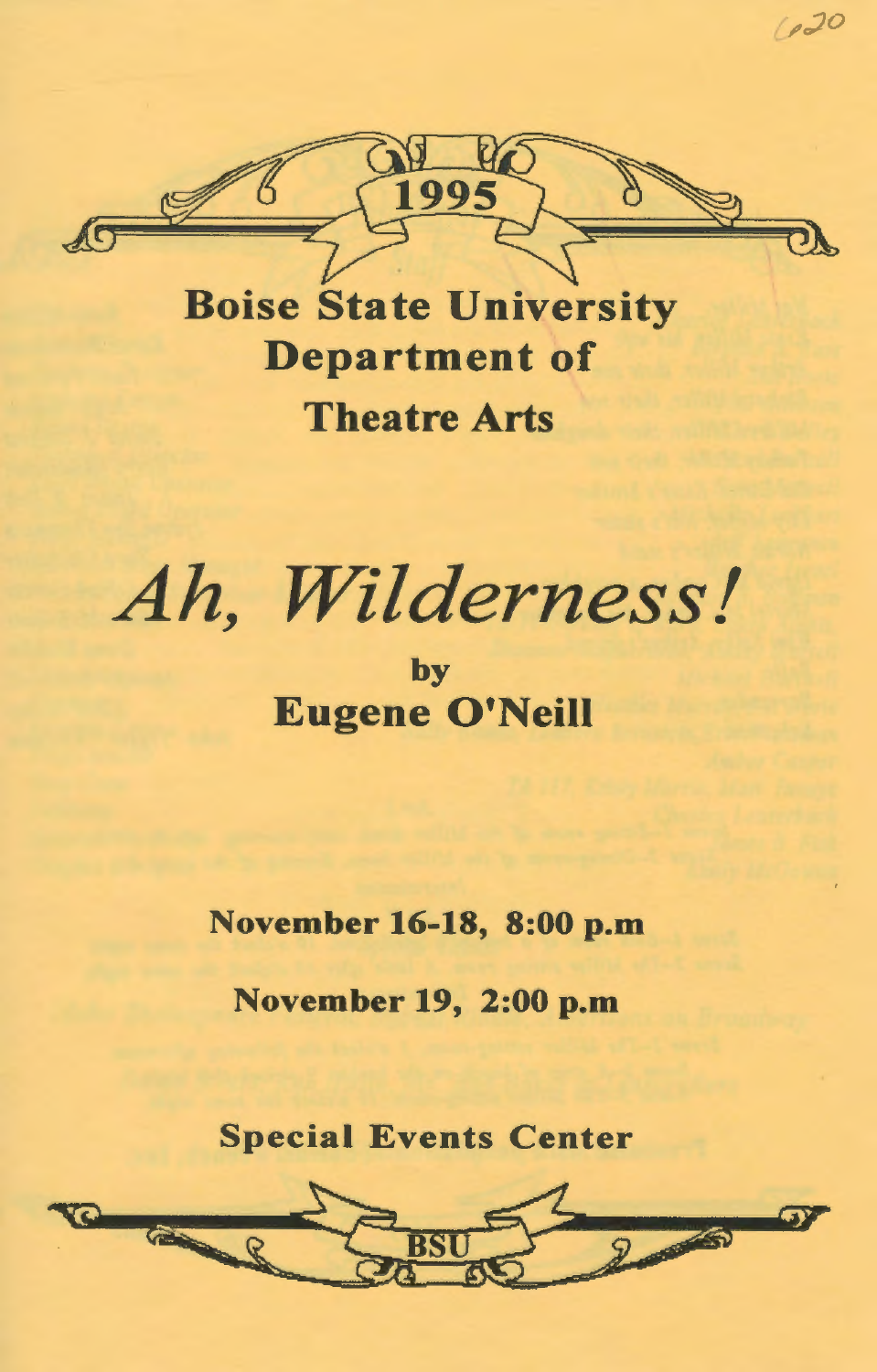*Nat Miller Essie Miller, his wife Arthur Miller, their son Richard Miller, their son Mildred Miller, their daughter Tommy Miller, their son Sid Davis, Essie's brother Lily Miller, Nat's sister Norah, Miller's maid David McComber, a neighbor Muriel McComber, his daughter Wint Selby, Arthur's friend Belle Bartender Salesman* 

*Kelly Melton Karen Wennstrom Isaac Perelson Roger Ashton Juliet* J. *Jenkins Kerry Hendershot James B. Fisli Jymme Sue Thompson Tara Gladfelter, Nick Garcia Sara M. Bruner Dana Madden Jennifer Stockwell Jared Dalley John "Tigger" Freeman* 

## *Act/*

The Cast

*Scene ]--Sitting room of the Miller home, early morning, July 4, 1906. Scene 2--Dining-room of the Miller home. Evening of the same day. Intermission* 

*Act II* 

*Scene 1--Back room of a bar in a small hotel. 10 o'clock the same night. Scene 2--The Miller sitting room. A little after 10 o'clock the same night. Intermission* 

*Act Ill* 

*Scene 1--The Miller sitting-room. 1 o'clock the following afternoon. Scene 2--A strip of beach on the harbor. 9 o'clock that night. Scene 3--The Miller sitting-room. 10 o'clock the same night.* 



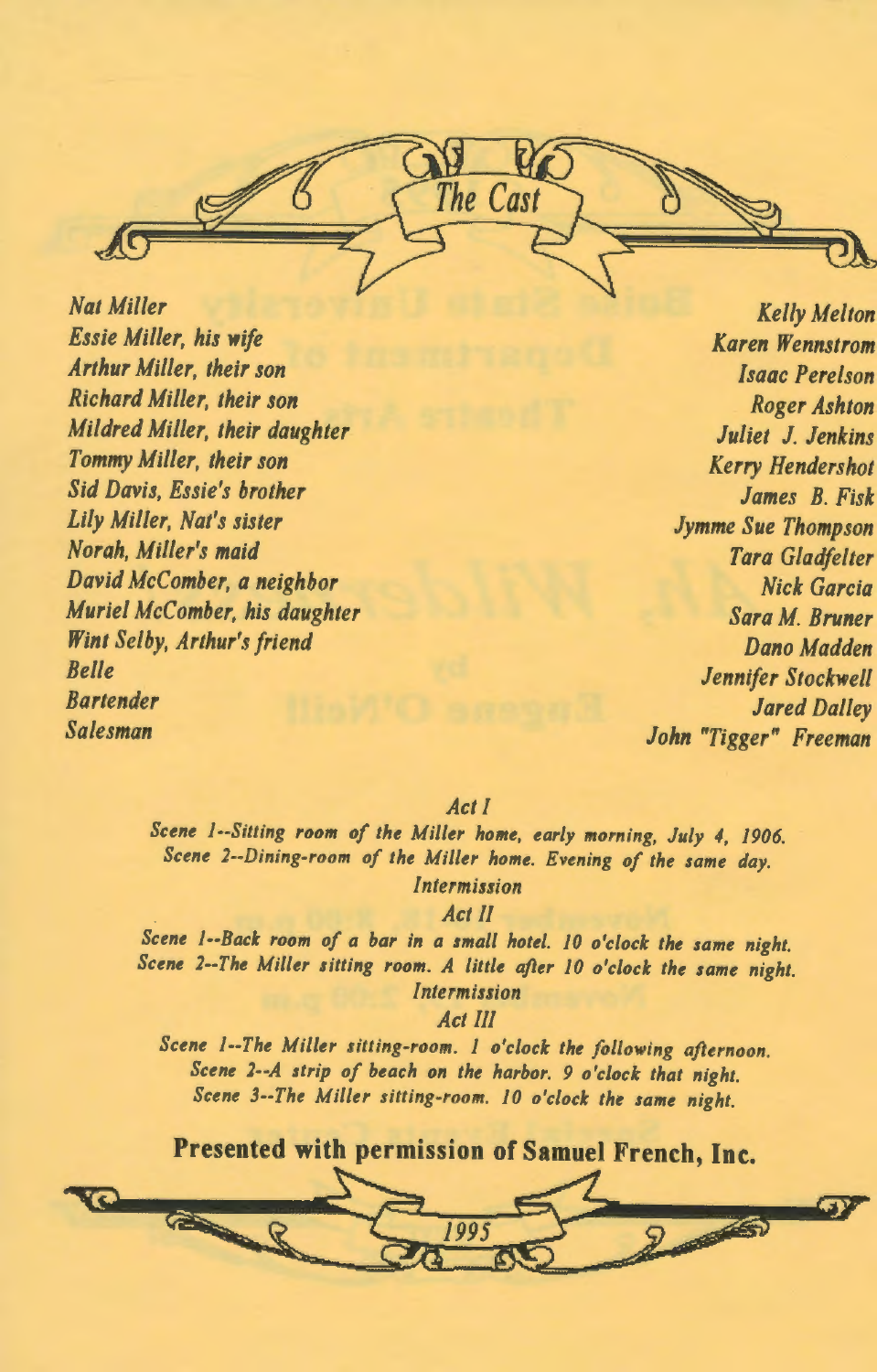Production

*Director Scenic Design Costume Designer Lighting Design Sound Design Technical Director Light Board Operator Sound Board Operator Stage Manager Assistant Stage Manager Costume Shop Supervisor* & *Cutter Costume Crew* 

*Carpenter Dressers Running Crew Props Master Shop Crew Publicity Assistant Publicity Graphic Designer* 

*Charles Lauterbach Stephen R. Buss Ann Hoste Phil Atlakson Jared Dalley Micheal Baltzell Fran Maxwell Michelle Lockhart Jeff Lawrence Heather Israel Rebecca S. Hoffman TA-117, Wendy L. Ward, Laura Alaniz, Shannon Shepherdson, Ashley Martell Michael Hartwell Heather Murray, Pat Durie Sally Eames, Leanora Bernstein,Eric Wieseman Amber Casper TA 117, Kristy Martin, Matt Inouye Charles Lauterbach James B. Fisk Emily McGowan* 

## *Special Thanks*

*Idaho Shakespeare Festival, Robert Riddle, Albertsons on Broadway* 

*David Sivers, Ann Hoste, Mr. Bob Baker at Lenscrafters* 

*Nifty 90 Antiques, Antiques* & *Accents* 

<sup>~</sup> a 8 1995 2 2 3 37